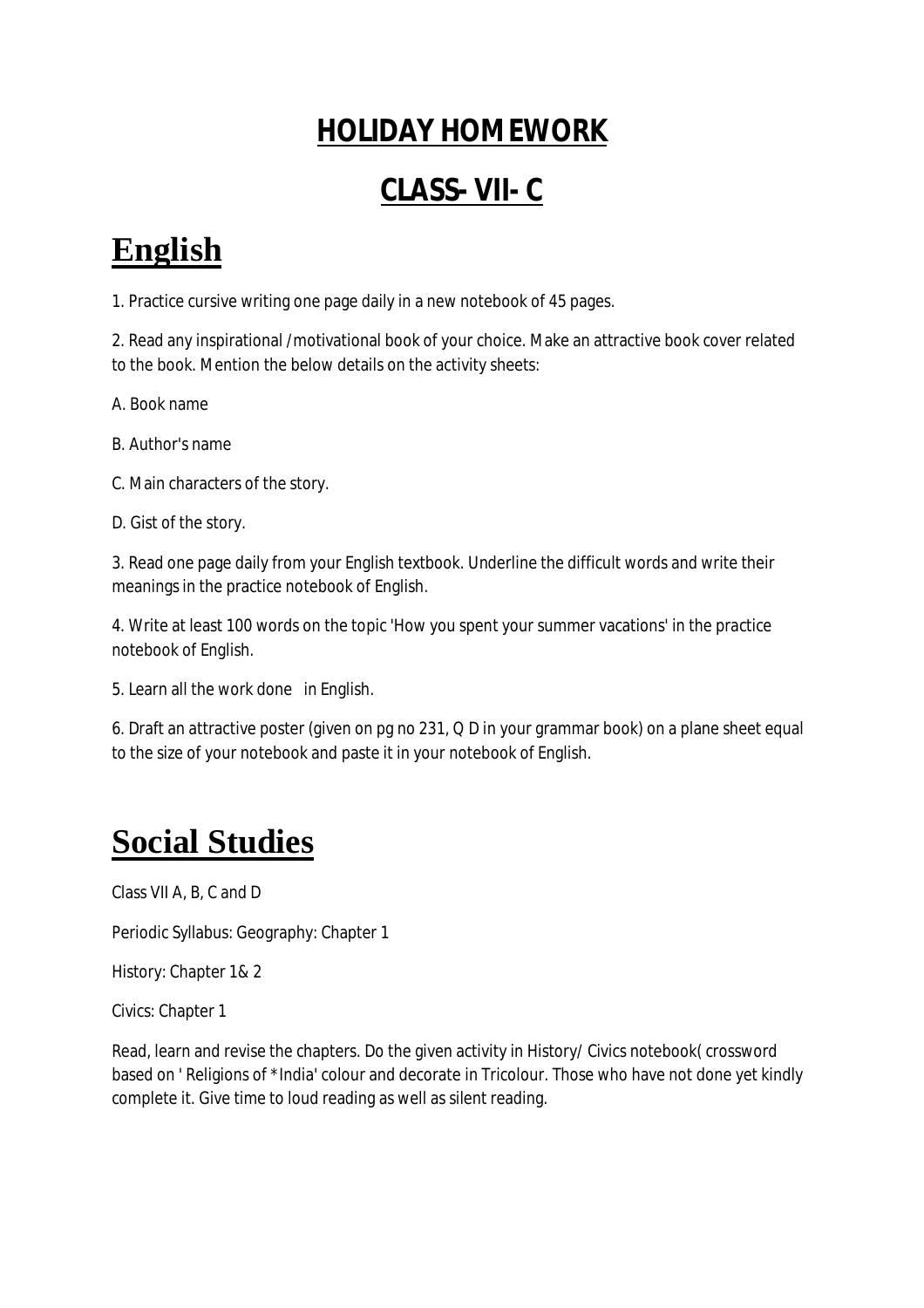### **science**

Activity term 1

Draw the following figures neatly, well labelled and colour them at the last pages of science file:

1)fig. 1.2(pg2) 2)fig. 1.8(pg6)

- 3)fig. 2.1(pg11)
- 4)fig. 2.3(pg12)

5)fig. 3.4(pg25)

# **Maths**

- 1. Do the worksheet in A4 ruled sheet.
- 2. Revise chapter 1 and 2 (till fraction) and do the solved examples in class work copy.
- 3. Learn and write tables in class work copy.

## **Computer**

Describe the following General Purpose Application Software with diagram-

1. Word Processing

Software

- 2. Electronic Spreadsheet
- 3. DBMS
- 4. Presentation Software

Do the activity in Computer Notebook

# **Hindi**

Lesson-17 page no.-102(1-15), page no.-106(1-15),

Page no.-110(1-15)

Lesson-18 page no.-116(1-15)